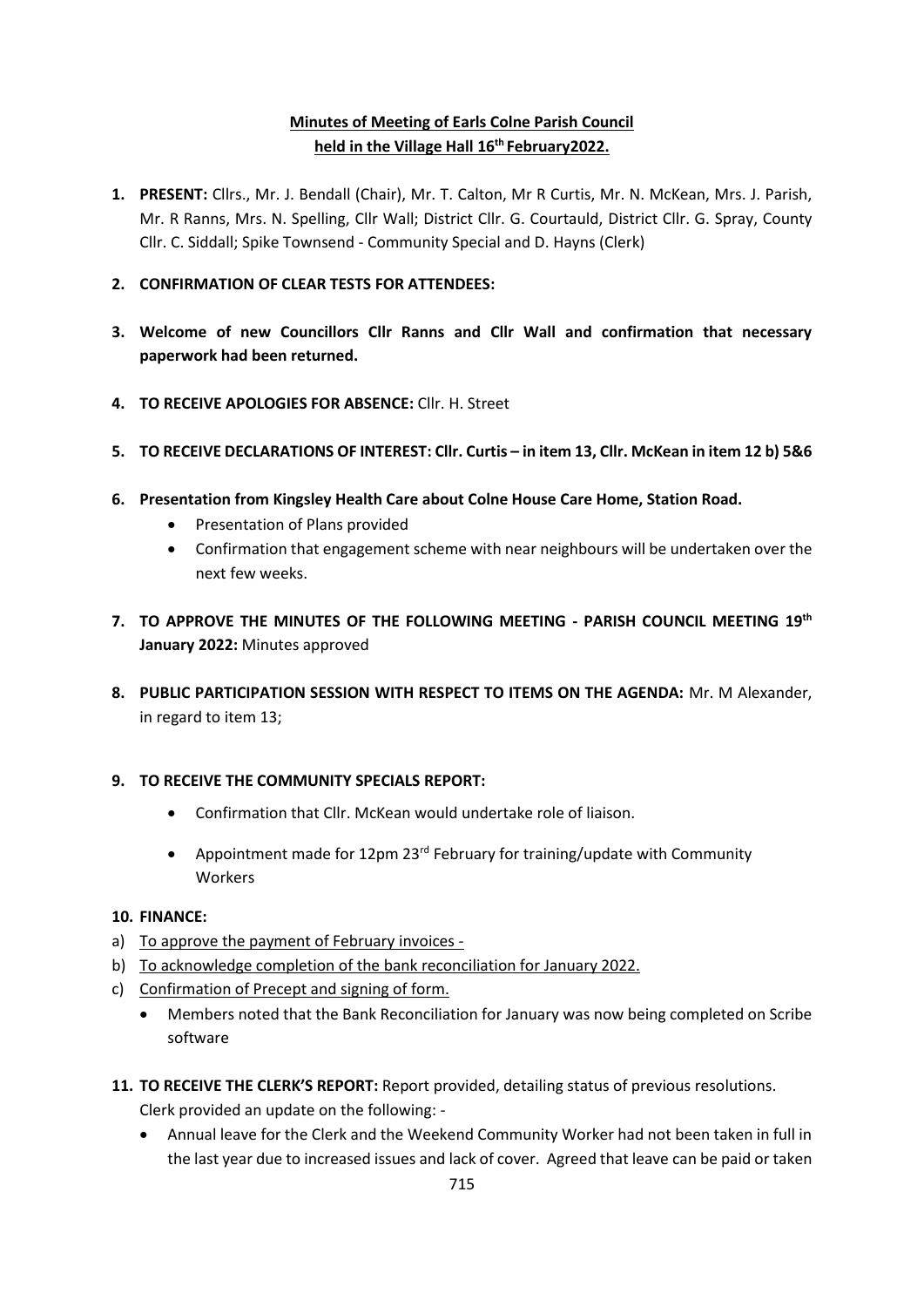forward as this has been an exceptional situation and that cover by Cllrs and other means can be considered and organised for next year.

- New Hirer at Village Hall Seated Exercise class has started
- Colne Philharmonic have booked extra sessions.
- St Andrews have started booking fund raising events.

#### **12. PLANNING:**

a) Decisions reached by Braintree District Council as follows: -

None shown on site

| <b>Application No.</b> | Location                                       | <b>Description</b>                                                                                                                                                                                                                                                                                                                                                                                                                                                               | Parish Council  |
|------------------------|------------------------------------------------|----------------------------------------------------------------------------------------------------------------------------------------------------------------------------------------------------------------------------------------------------------------------------------------------------------------------------------------------------------------------------------------------------------------------------------------------------------------------------------|-----------------|
|                        |                                                |                                                                                                                                                                                                                                                                                                                                                                                                                                                                                  | <b>Decision</b> |
| 22/00077/FUL           | Land to rear of Curds Road                     | Erection of steel-framed, timber-clad agricultural building within curtilage of<br>agricultural land. Agricultural Land To Rear Of Curds Road Propertys, Curds<br>Road, Earls Colne                                                                                                                                                                                                                                                                                              | No Objections   |
| 22/00136/NMA           | Colne Valley Golf Club Station Road<br>CO6 2ER | Non-Material Amendment to permission 21/01804/FUL granted 09.08.2021 for:<br>Erection of first-floor extension, front porch and adjoining double garage to existing<br>staff accomodation, along with internal alterations and replacement of existing<br>ground floor windows. Erection of ground-floor terrace to side elevation.<br>Amendment would allow for: - Omission of front porch and rear balcony - Changes to<br>existing windows - First floor extension to be clad | No Objections   |
| 22/00092/FUL           | Becklands Farm, America Road Earls<br>Colne    | Installation of hardstanding and track from existing field access. Becklands<br>Farm, America Road, Earls Colne                                                                                                                                                                                                                                                                                                                                                                  | No Objections   |
| 22/00182/TPO           | Old Pond House Halstead Road Earls<br>Colne    | Notice of intent to carry out works to trees protected by Tree Preservation<br>Order 5/02 - Trim 2 Yew trees on sides adjacent to the pond by 3 feet                                                                                                                                                                                                                                                                                                                             | No Objections   |
| 22/00152/HH            | 124 High Street Earls Colne                    | Single-storey rear extension                                                                                                                                                                                                                                                                                                                                                                                                                                                     | No Objections   |
| 22/00281/LBC           | 75 High Street Earls Colne                     | Renovation of front facing elevation including:<br>- Change to existing signage<br>- Renovations/decoration of road facing elements                                                                                                                                                                                                                                                                                                                                              | No Objections   |
|                        |                                                | - Installation of hanging sign                                                                                                                                                                                                                                                                                                                                                                                                                                                   |                 |
| 22/00301/ADV           | 75 High Street Earls Colne                     | Installation of 1 non-illuminated fascia sign and 1 non-illuminated hanging sign.                                                                                                                                                                                                                                                                                                                                                                                                | No Objections   |

b) Current Applications were reviewed by the Parish Council as follows: -

#### **13. Discussion on Drive Way at 6 Halstead Road**

- Request that the driveway behind the Village Green next to the Baptist Church be extended so that it is 2 cars wide to give delivery drivers and residents the opportunity to turn around and drive off of the drive rather than reversing.
- Cllr. Curtis confirmed that one of the properties involved is his.
- Applicant happy to pay for any costs. Council confirmed that this could be taken forward with solicitors and discussion on the best way to take this forward after reviewing outline plans and after the resident had contacted BDC and ECC Highways to satisfy their requirements.(Clerk to Action)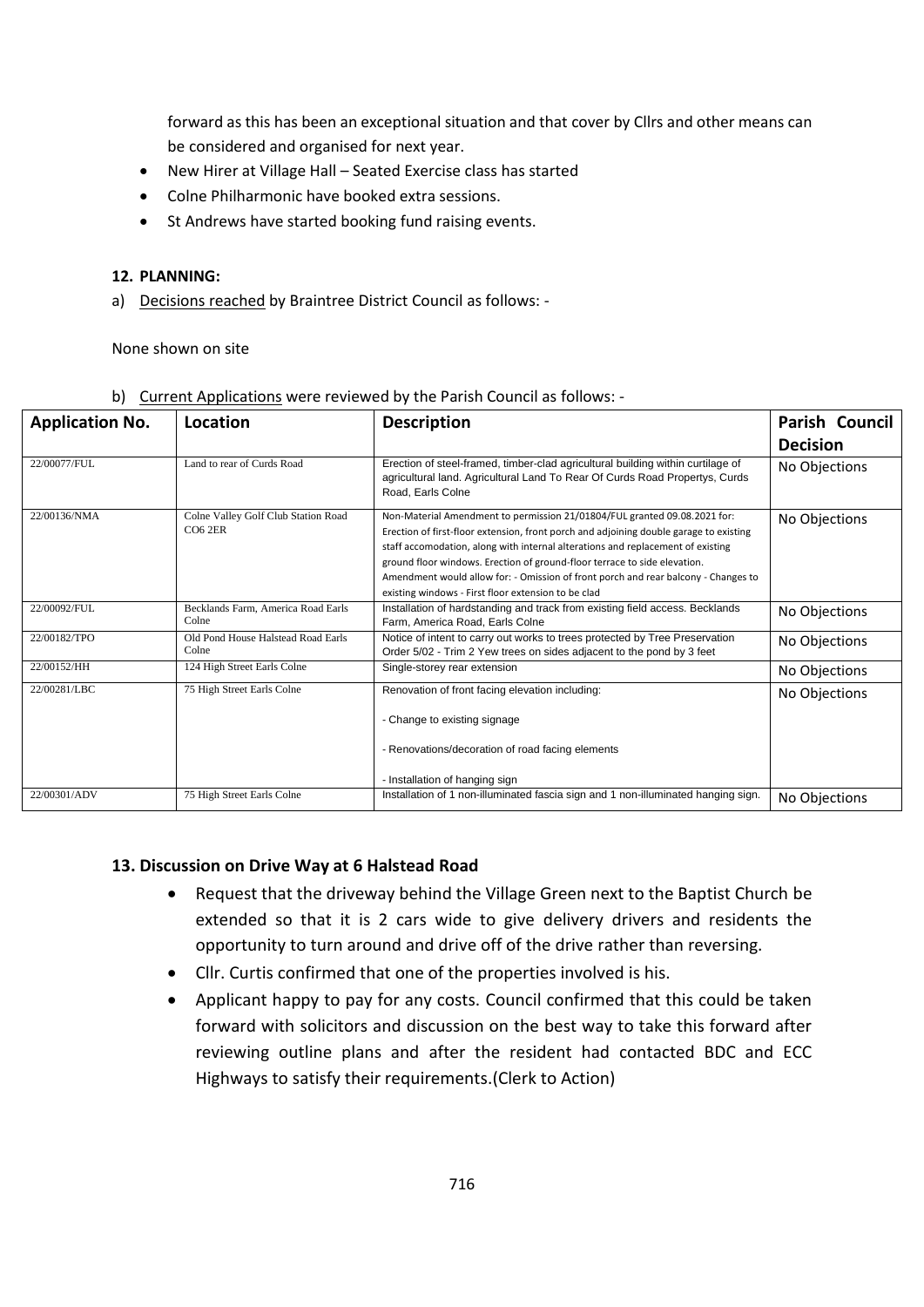## **14. To discuss Applications for Co-option and confirm advertisement for Co-option**

- Confirmation of Co-option of Mr M Jackson.
- Confirmation that a further Co-option Vacancy was now available it was agreed that we can look to advertise this in a different way, Clerk to liaise with Communications Group to move this forward.
- Agreement that an informal meeting needs to be arranged of the full PC to organise repopulation of Working Groups and Village Areas Responsibilities (Clerk to Action)

### **15. Update on Highways**

- Email sent after last Councillors Surgery shared by Cllr Spelling.
- Cllr. Siddall advised again that any issues with driving/near missesin the Village should be reported through police avenues.
- Cllr Siddall advised that he has organised for the Cabinet Member to visit the Village at a peak time, so that the walk from the Tey Road end of the Village to the Primary School can be taken and the issues seen first hand.
- Cllr Siddall confirmed that it has been agreed that in 4-6 weeks the works to the lights and re-lining the zebra crossing will be undertaken.

### **16. Update and Discussion on Community Workers**

- It was agreed that the updated list of PPE and uniform for the CW team be adopted and provided where needed.
- It was agreed that the new system of checklists for ongoing Health and Safety and equipment performance be adopted.
- Cllr Wall was thanked for his thoroughness and agreed to take on the role of Community Worker Working Group leader and to look for assistance as needed.
- Weekly meetings with Community Worker Team and Cllr. Wall and Clerk to be diarised going forward.

## **17. Actions taken since the last Parish Meeting that were not on the Agenda**

- Fire safety risk assessor has advised that we can look to changing the frequency of these from yearly to biannual or every 5 years.
- While touching base with insurer Clerk advised that there has been a flag that the insured values of the Parish buildings are not correct. Confirmation given that this can be investigated and necessary actions and costs undertaken.

## **18. Update and Discussion on Communications Policy and Website**

• Confirmation that earlscolne.gov.uk domain name be taken on, with provision of emails for Cllrs through this domain. (Clerk to Action)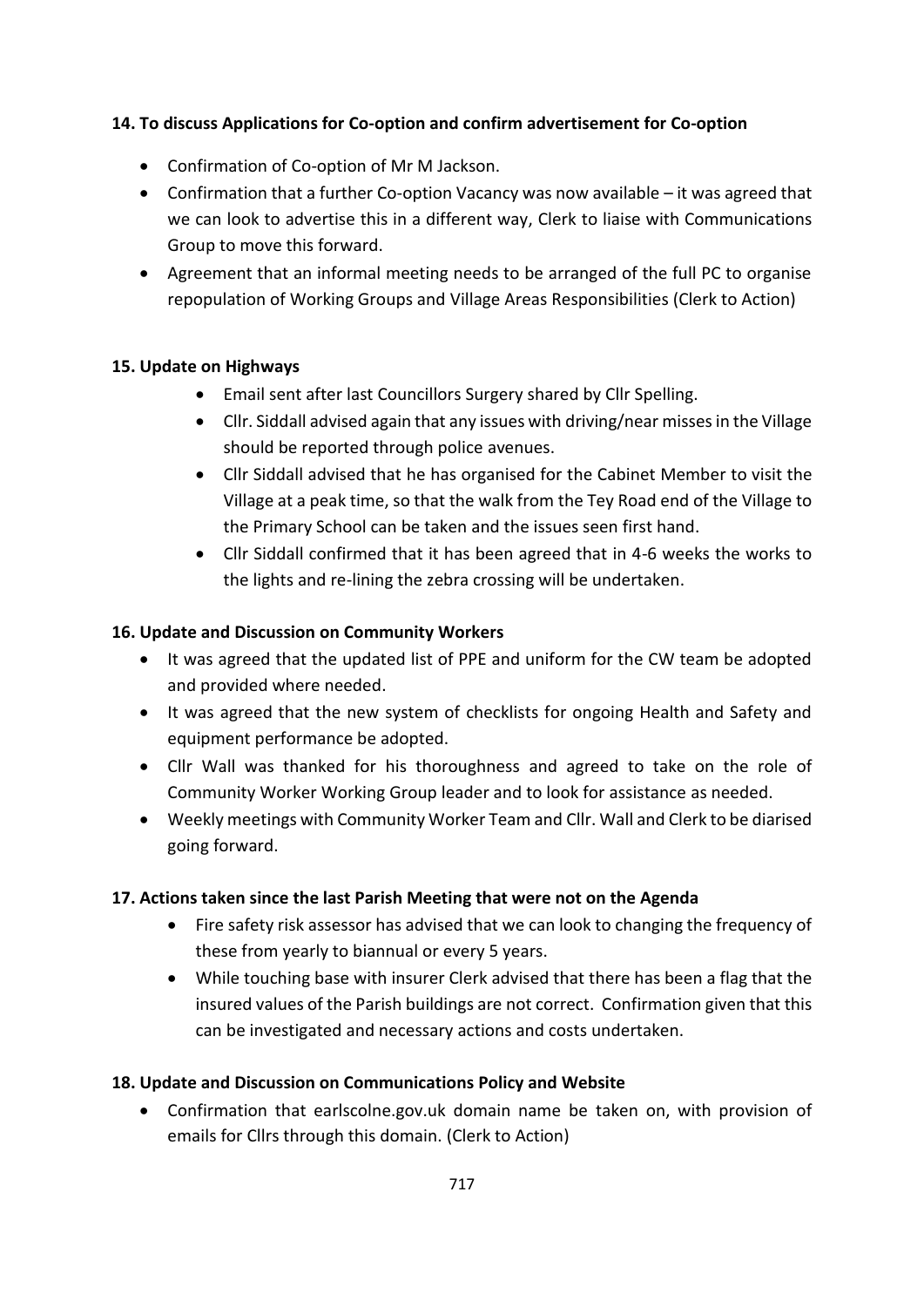- Confirmation that the existing web site provider could be engaged to take the website forward with the Communications Working Group pulling together urgent pages and further content to be added as agreed. (Communications Working Group)
- Confirmation that the NALC suggested team can be engaged to provide a communications policy for the PC across all platforms and engagement possibilities.
- A councillor surgery to be arranged in March (Clerk to Action) Cllr Spelling and Cllr Wall happy to engage.
- Cllr Wall happy to undertake "Councillor Coffee Mornings" at the Village Hall to engage residents. (Clerk to Liaise)

# **19. Update on Neighbourhood Plan**

- Cllr Calton shared an update document. It was agreed:-
- Duration of the Neighbourhood Plan (NP) extended to 2038
- Allocation of future sites for the period 2034 to 2038 to be considered which may require a call for sites and/or discussion with local land owners.
- A "future project" to investigate the feasibility of a community led development (funding can be achieved to enable a detailed feasibility study) can be included within the NP to "keep place" and look to the possibility of undertaking this scheme.
- It was agreed that it was the case that Earls Colne has provided above and beyond its expected quota for houses and that all schemes would be looked at with a detailed study.

## **20. Update on Platinum Jubilee Plans**

- Con Club and Rec Club well in advance for their plans. Request put out for additional hands from the PC (Cllr Ranns and Cllr Spelling happy to help)
- Diary of events to be shared again with confirmed bullet points by Cllr Parish.
- Engagement with volunteers and helpful contacts within the Village to move the project forward approved.(Clerk and Cllr McKean)

## **21. Update on Village Hall and Scope Clothing Recycling Bin**

- Works on Main Hall Floor to be undertaken w/c 28<sup>th</sup> February 2022 hopefully.
- Confirmation that the Scope bin can be taken forward, with the understanding that it is closely monitored for emptying and management.(Clerk to Action)

## **22. Update on Section 106 and Open Spaces Plan**

• Cllr Spray advised that it had been confirmed that some of the applications for the Open Space plan had not been accepted as they mentioned the Village Hall – Cllr McKean pointed out the notes on the guidance for application forms, and asked for clarification again as to how it can be listed in one document that relates to